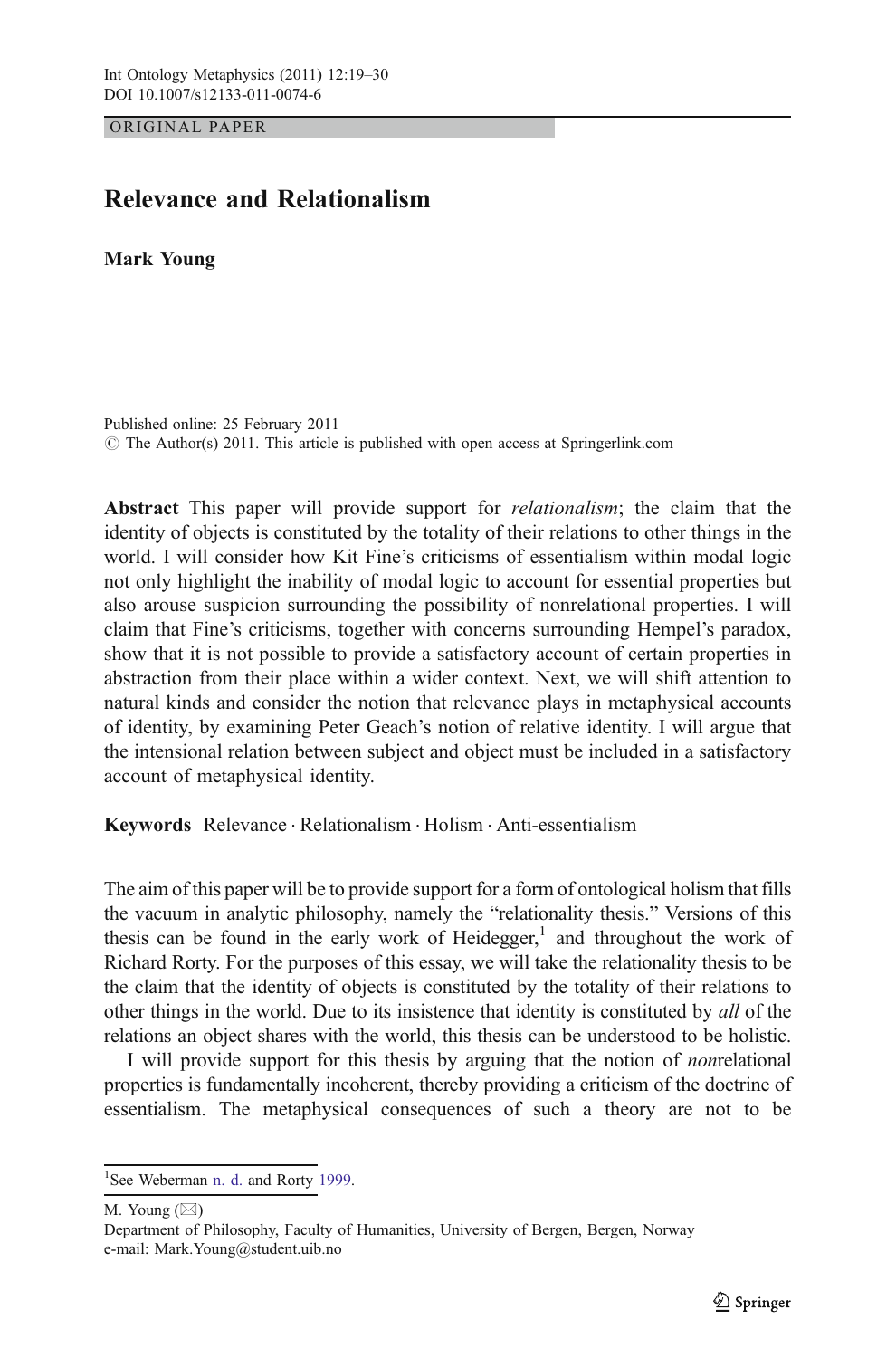underestimated, for if we accept (as I believe we are compelled to) that the total set of relations that an object shares with the world to be constantly changing, then the project of forming a static account of metaphysical identity that persists through time is severely compromised. Yet, if we can finally manage to part ways with our platonic heritage, and allow what changes to also be considered as real, we may find that many classic and modern philosophical problems concerning identity lose their significance.

I will begin this paper by considering how a traditional ontological distinction, that between essence and accident, has hindered the development of ontological forms of holism. I will then present a criticism of the notion of nonrelational properties that are the cornerstone of theories of essentialism in two parts:

Firstly, I will consider how the criticisms leveled by Kit Fine toward conceptions of essentialism within modal logic work not only to elucidate the inability of modal logic to account for essential properties but also work to arouse suspicion surrounding the possibility of nonrelational properties. I will claim that Fine's criticisms, together with concerns surrounding Hempel's paradox, expose an incoherence in the notion that it is possible to provide a satisfactory account of certain properties in abstraction from their place within a wider context.

Secondly, we will shift our attention to essentialism in natural kinds and consider the notion that relevance plays in metaphysical accounts of identity, by examining Peter Geach's notion of relative identity. I will argue that the intensional relation between subject and object must be included in a satisfactory account of metaphysical identity.

It is my view that these two relations: that between a property and the environment in which it exists, and that between a subject and an object must be included in any satisfactory account of metaphysical identity. Such an inclusion would severely compromise the notion of nonrelational properties, thereby challenging the plausibility of the doctrine of essentialism.

## 1 Ontological Holism in Analytic Philosophy

In Holism and Analytic Philosophy, Micheal Esfeld argues that a satisfactory conception of holism "should construe holism in the first place as an ontological claim" (Esfeld [1998](#page-11-0)), a demand that is voiced with increasing insistence by those who wish to foster increased cooperation between philosophy and certain areas of modern science. That such a demand should have to be made is in itself puzzling, for very few areas of philosophy have experienced such a focus on holistic ideas as analytic philosophy, in which we have seen epistemological and semantic holism espoused in a number of seminal works. However, it is often overlooked that theses "such as the Duhem-Quine thesis or coherentism, can be construed as ontological claims too: they are claims about necessary conditions under which certain entities have certain properties."<sup>2</sup> To hold that such holistic claims can apply only to language or to knowledge is to subscribe to a certain conception of the way in which

<sup>2</sup> Ibid, p. 366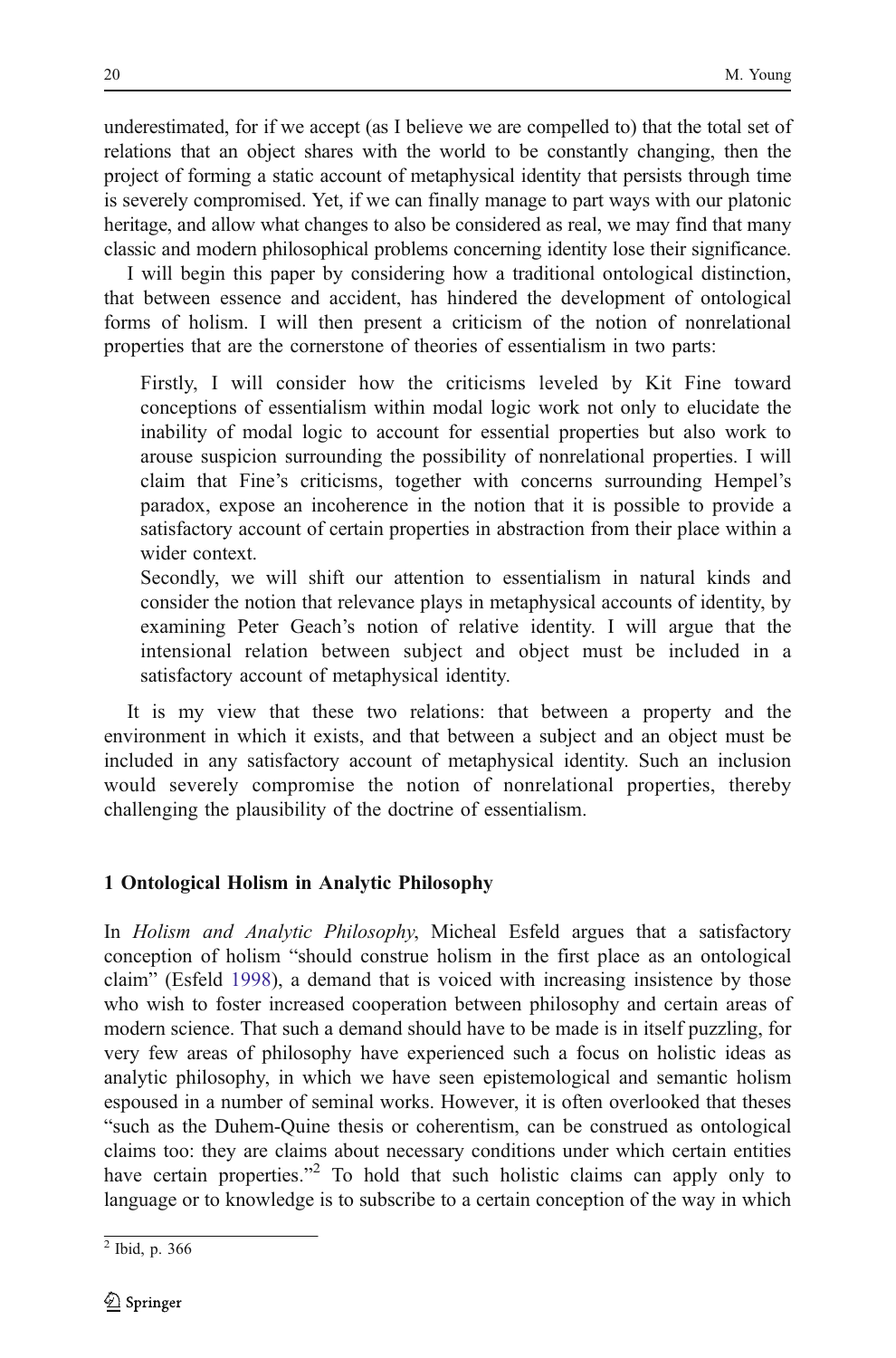language and the world are related: a conception which isolates scheme and content from one another. However, if we are to accept Sellar's slogan that "all awareness is a linguistic affair" and side with philosophers like Rorty and Davidson<sup>3</sup> who have worked to transcend such traditional philosophical distinctions as that between scheme and content, we find that epistemological and semantic holism are not content to find application only within the boundaries of knowledge and language but demand application also within ontology.

So, why is it so difficult to find an analog to the epistemological and semantic holism that applies to ontology within the annals of analytic philosophy? I believe that the lack of interest can be explained by reference to the popularity of a certain traditional distinction involved in the analysis of metaphysical identity that we have inherited from the philosophy of early Greece. The distinction between essence and accident forms a cornerstone of metaphysics because it concerns the identity of objects in the world. Quine summarized the essentialist doctrine as "the doctrine that some of the attributes of a thing (quite independently of the language in which the thing is referred to, if at all) may be essential to the thing and others accidental. E.g., a man, or talking animal, or featherless biped (for they are all the same thing) is essentially rational and accidentally two legged and talkative, not merely qua man but qua itself" (Quine [1966\)](#page-11-0). Despite the controversy surrounding his claim that this is the *Aristotelian* form of the doctrine, it is sufficient for our purposes. Its importance in the history of philosophy has led to two major endeavors that have attempted to clarify and systematize these concepts.

Firstly, essence has been compared to a definition. It was assumed that the method of specifying the identity of a word could also be applied to objects in terms of identifying which properties were essential and which were accidental. This method, while popular throughout the history of philosophy, has largely fallen into disrepute in modern analytic philosophy, possibly due to the difficulties created by Quine's semantic holism thesis which denied the possibility of isolating propositions from the language in which they are stated while still retaining their meaning.

Secondly, essence has been translated into modal terms in which essence is equated with necessity. We can say therefore that an object "de re" necessarily possesses a quality which can be interpreted as the claim that the possession of the property in question is essential to the identity of that object. This method was a "late bloomer" and did not find concise explication in the works of ancient Greek philosophers, but has however received increasing attention throughout the history of philosophy consistently up to the present day, and now represents the most acceptable framework within philosophy that a discussion of essential properties can take place.

So, why does a distinction between essence and accident hinder the formation of a thesis of ontological holism? Because to claim that a certain section of the totality of properties an entity possesses<sup>4</sup> constitutes the identity of that entity is also to claim

 $\frac{3}{4}$  For an account of holism in Davidson's work, see (Malpas [1992](#page-11-0))<br><sup>4</sup> The essentialist claim is not restricted to properties and has been formulated recently concerning a number of features, such as functions, dispositions, and causal powers.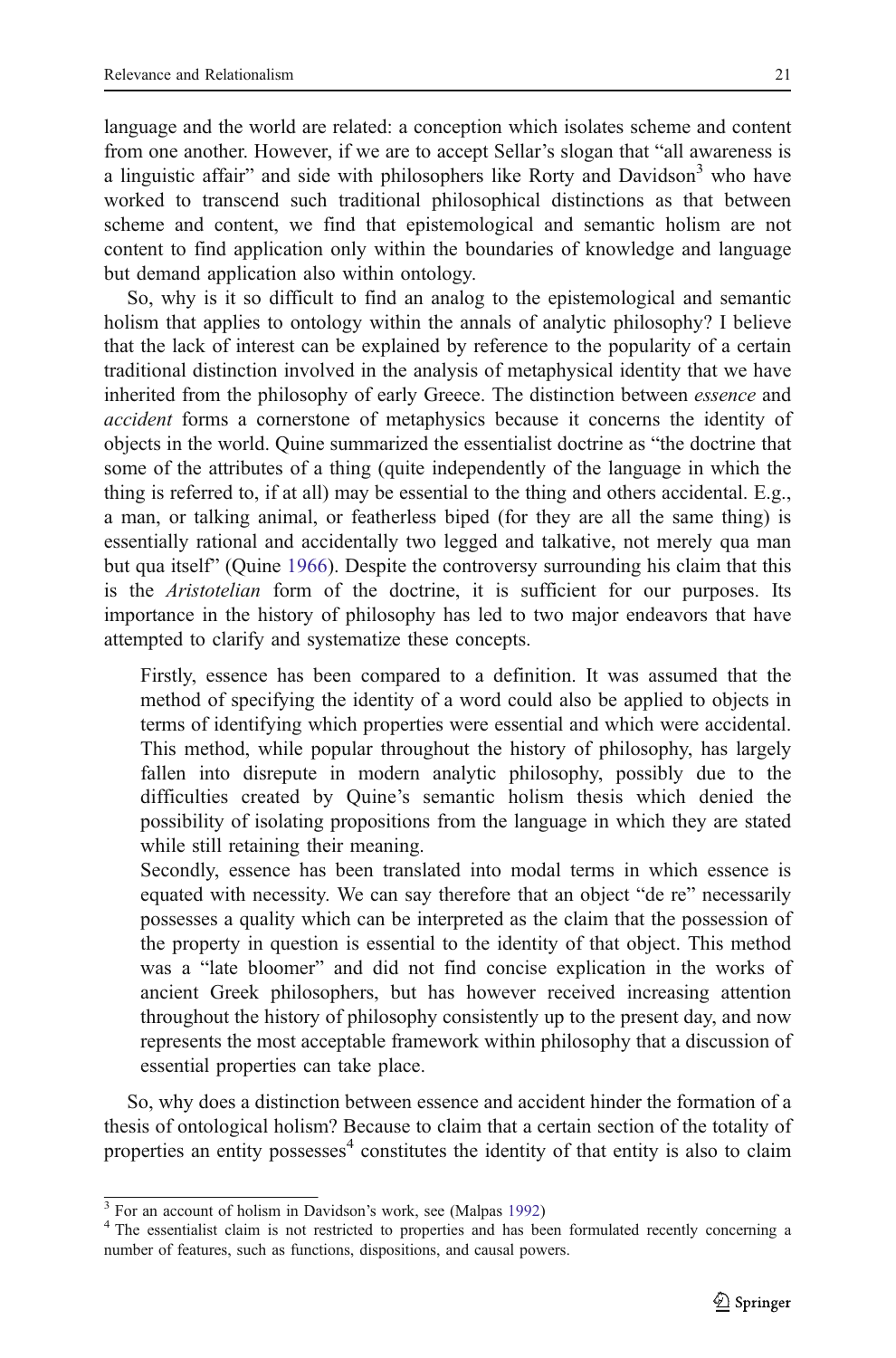that it is possible to abstract that entity from some part of its particular temporal and physical environment while still retaining its identity,<sup>5</sup> which is precisely what is prohibited by holistic theories. We can see clearly the incongruence that exists between the relationality thesis and essentialism in their attempts to explicate identity; relationalism insists that *everything* confers identity to an object, while essentialism insists with just as much vigor that identity conferring relations or properties *must* be restricted.<sup>6</sup> The essentialist claim should ring familiar as a form of reductionism, for it is no coincidence that the essential accidental distinction was among the doctrines selected from the peripatetic tradition for canonization by seventeenth century corpuscularians. The intuition that what changes could not be real was further reinforced by what Ken Wilbur has called the "principle of measurement" in which during the seventeenth century, the analysis of nature shifted from Aristotelian classification to measurement, leading to a widespread intuition that what could not be quantified was existentially inferior (Wilber [1977](#page-11-0)).

### 2 Essentialism and Modal Logic

In the twentieth century, Saul Kripke developed a system of modal logic in which debates concerning essentialism were revived. After Quine, it became common to claim that "It is built into our very understanding of *de re* metaphysical necessity that certain descriptions, as opposed to others will be regarded as revealing the essence of the object" (Fine [2005\)](#page-11-0). In Essence and Modality, Kit Fine argues against the assimilation of the notion of essence to metaphysical necessity. These criticisms form part of a greater philosophical project for Fine, in which he encourages a return to definitional accounts of essence. Fine notes an asymmetry to exist between notions of necessary and essential attributes, claiming that all essential properties are necessary properties, but not all necessary properties are essential properties. Necessary properties are therefore only sufficient and not necessary for the status of essential properties and therefore should not be regarded as synonymous. Conducting an analysis of the metaphysics of identity as part of a wider application of modality de re in applied logic thus is fundamentally flawed, because such a system cannot make the distinction between necessary properties and those necessary for an essentialist ontology.

The relevance of such a claim to a relationalist ontology is revealed with the help of an example. It is necessary to an apple in New Zealand that it be distinct from a

<sup>5</sup> In the Aristotelian form of essentialism, the claim involves a particular kind of abstraction. In the Metaphysics, Aristotle does not claim that primary being (essence) can exist separately from the universals that characterize them, and criticizes Plato for supporting such a claim. He does, however, claim that the particular combination of accidental properties an entity possesses do nothing to confer ontological identity. This is the kind of abstraction that is criticized in this paper: an abstraction of identity and not existence.

<sup>6</sup> It is important to note that essential properties must have a complement; that is, the notion of essential properties is a distinction that must be drawn among properties, to segregate some from others. If we take all the properties of an object to be essential, the essentialism thesis collapses into the relationality thesis outlined above. Vasilis Politis states "For if a thing has as many essences as it has properties, then we can forget about the concept of essence altogether, and we need only retain the general concept of a property" (Politis [2004](#page-11-0)).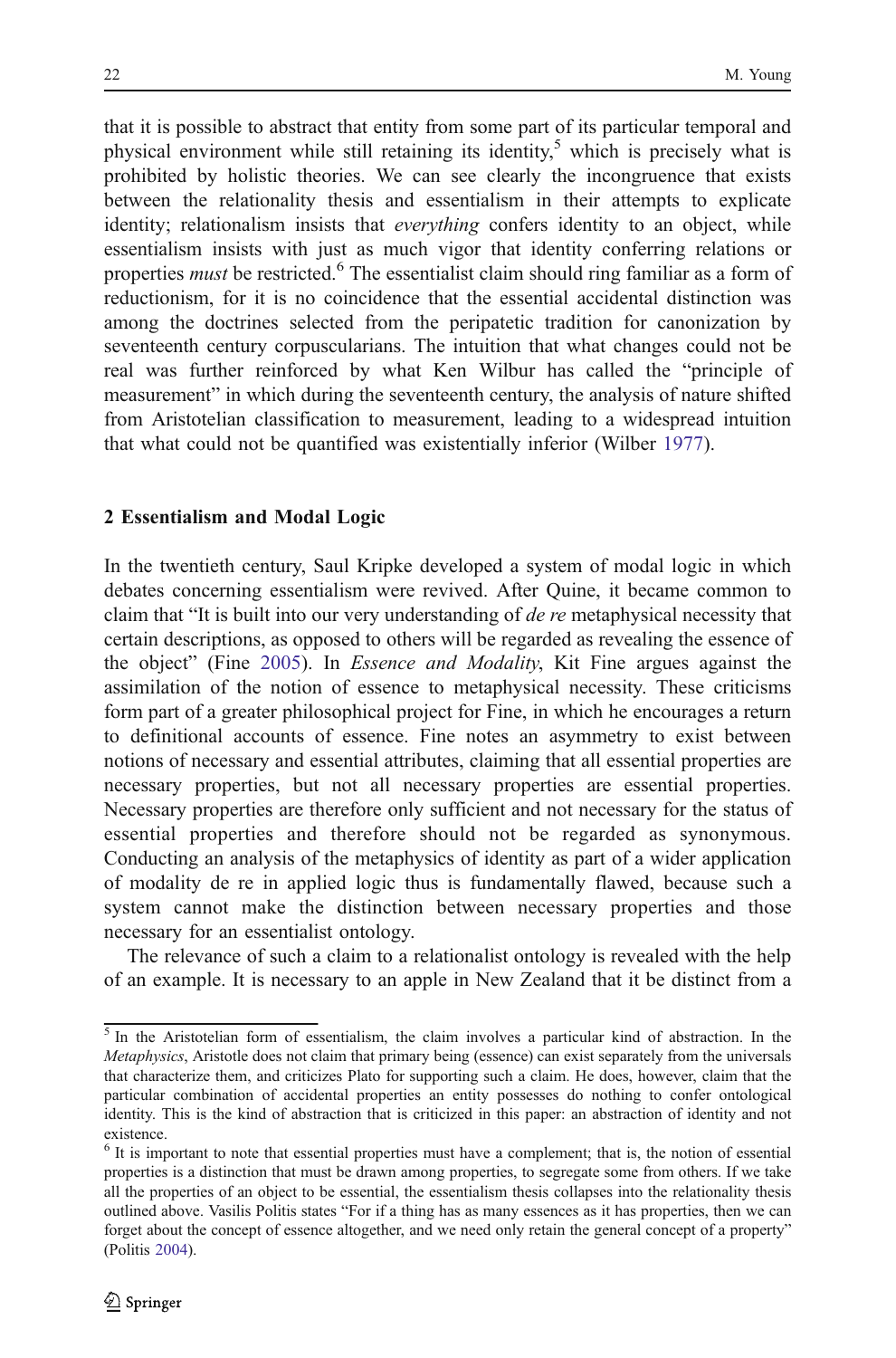coffee cup which is sitting on a table in a small café in Egypt. But it is not essential to the apple that it be distinct from the cup, for as Fine claims, there is nothing in the apples nature that connects it in any way with the cup (Fine [1994](#page-11-0)). Fine regards this as showing the inadequacies of modal logic in coping with the essentialist doctrine, in a moment of sarcastic eloquence he states "oh happy metaphysician! For in discovering the nature of but one thing, he thereby discovers the nature of all things."<sup>7</sup>

This idea should strike the reader as familiar, for in failing to restrict the attribution of essential properties in a way which corresponds to our intuitive notion of essence, it succeeds in articulating the relationality thesis. Fine regards the above example as illuminating the inability of modal logic to account for essentialism. I want to suggest instead that the incoherence of the essentialist doctrine is exposed in its translation into modal terms. And that the burden of proof lies with essentialism in demonstrating its value as a necessary ontological thesis.

And why not? That the identity of the apple is related to the identity of the cup in some way is a claim that has found limited articulation in philosophy despite its status as heresy within the western philosophical tradition and counterintuitive nature. We find this idea for example in Hegel's *Science of Logic* in which he claims that "a finite being is one that relates itself to something else; it is a content which necessarily stands in relation to other content, to the whole world" (Hegel [1989\)](#page-11-0). Here, Hegel argues that an object of thought that is anything less than the totality of existence is finite and is actively limited by anything which falls outside the boundaries of its being. Applied to the above example, we could say that the cup plays a role in limiting the identity of the apple and stands therefore in a necessary relation to it.

It was in response to such ideas that G.E. Moore formulated his famous criticism of the doctrine of internal relations early in the twentieth century. Moore translated essentialism into informal modal terms—"x might have existed without a certain property," and thereby missed the subtleties concerning identity and existence. The consequences such a claim holds hang entirely upon our understanding of how x is claimed to exist in the absence of certain attributes. For if we allow (as I think we must) that x would exist differently due to the absence or acquisition of properties—that without fathering George V, Edward VII would have been different—then the affirmation of such a claim does not support an essentialist doctrine.

I am therefore supporting a far stronger thesis of relationalism than that which Moore set out to refute in his seminal paper "Internal and External Relations." Moore's argument highlights what he takes to be the central claim of the doctrine of internal relations—that all relations modify the terms involved. Yet, his analysis of this doctrine functions by reducing entities into terms and relations, thereby betraying its own essentialist foundations and begging the question. For in asking, whether or not a relation *modifies* its terms is to have already subscribed to a particular metaphysical account of the identity of objects, one which allows for the discussion of entities in isolation from their environment. A similar argument has been employed by Hubert Dreyfus to demonstrate the incoherence of Satosi

<sup>7</sup> Ibid.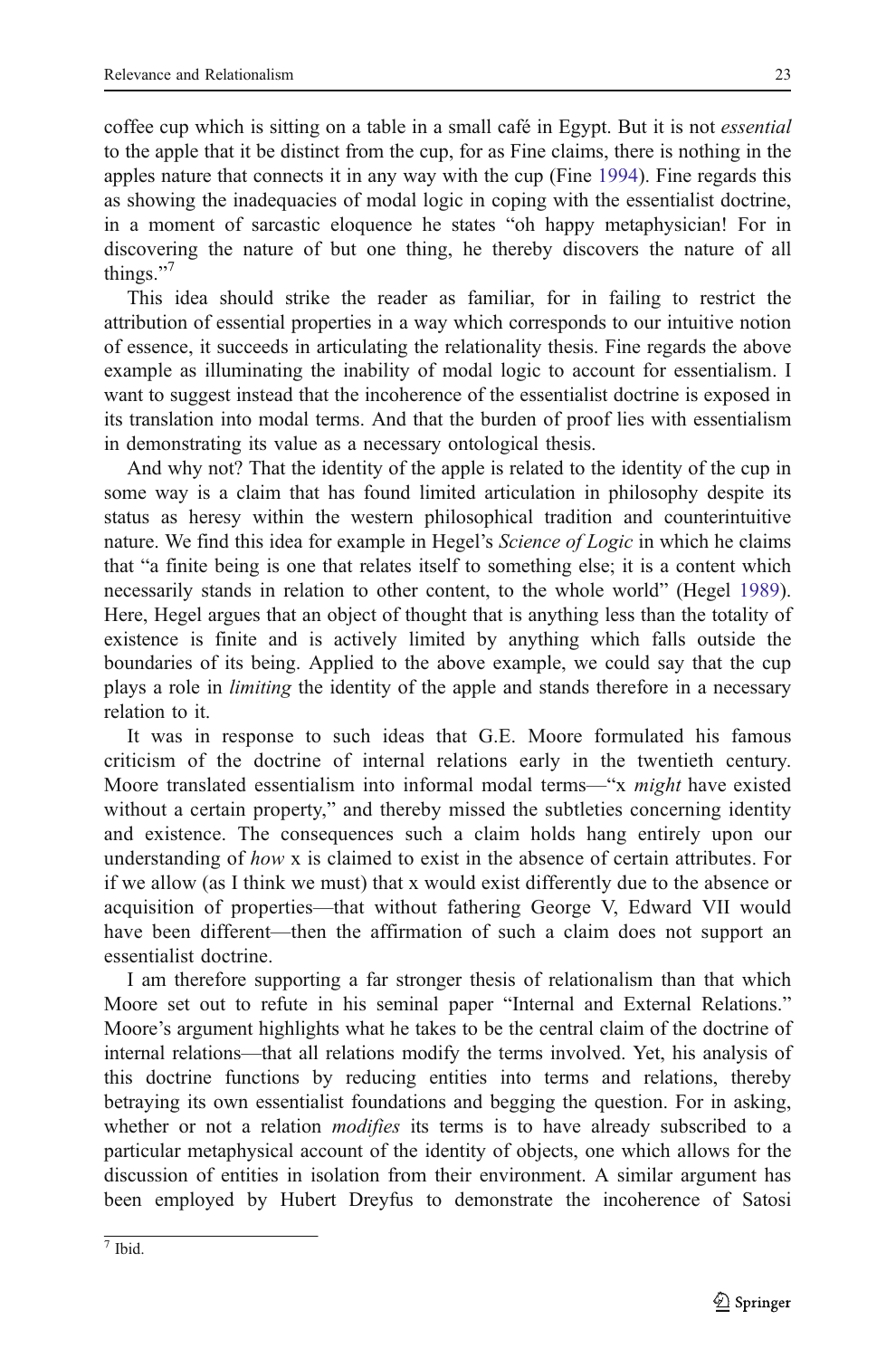Watanabe's notion of quantifying value in artificial intelligence projects.<sup>8</sup> The problem with both Moore and Watanabe's approach is that relations and values are taken to represent determinations which can be added or subtracted from already existent objects. The idea that such determinations somehow play no role in the determination of these objects is what the thesis of relationalism brings into question, and following Hubert Dreyfus, I will argue that the solution can only be provided by modifying the way in which we pose the question. Changing vocabulary is sometimes necessary to make progress with old problems; Rorty, for example, writes that "Interesting philosophy is rarely an examination of the pros and cons of a thesis. Usually it is, implicitly or explicitly, a contest between an entrenched vocabulary which has become a nuisance and a half formed new vocabulary which vaguely promises great things" (Rorty [1989](#page-11-0)).

The difference between essential properties and necessary properties has been noticed before, by the two philosophers jointly responsible for the doctrine of essence—Plato and Aristotle. In Plato's Euthyphro for example, it is claimed that things that are good are necessarily desired by the gods, and things that are necessarily desired by the gods are good, yet the essence of such objects is that they are good and not that they are desired by gods. Plato held that "a two way necessary relation between things is compatible with a one way essential relation between them" (Politis [2004](#page-11-0)).

The problem for modal logic in articulating the essentialist doctrine can be summarized briefly by stating that an essential property is nonrelational and that necessary properties can be relational. It seems that for any object, we could generate a large number of trivial and arbitrary necessary truths that involve relations. The number of arbitrary necessary truths that it is possible to generate for one object is limited only by the number of beings and properties that we allow to populate our ontological universe.

This problem runs deep; not only does it show that necessity and essence are not extensionally equivalent, it also shows us that in a sense, *all* properties can be considered relational. We understand accidental properties to be relative—the greenness of grass is a property which is claimed to depend on the constitution of a perceiving subject and the chemical constitution of the object. But even if we take a property that is commonly held to be both essential and necessary such as the atomic number of hydrogen, we could supply negative claims of necessity such as "it is necessary that hydrogen does not have the atomic number of 2" to counter the positive claim that "it is necessary that hydrogen has the atomic number of 1." We could combine such negative identity claims to provide one that is logically equivalent to the single positive claim. Such a claim would appear as "All atomic elements that do not have the atomic number of 1 are not hydrogen." Karl Hempel used such a claim to provide the foundations for an instantial theory of inductive method that many have found to hold counterintuitive consequences. The "equivalence principle" states that "If  $e$  is confirming evidence for hypothesis 1, and hypothesis 1 is logically equivalent to hypothesis 2, then  $e$  is confirming

<sup>&</sup>lt;sup>8</sup> "Although talk of values is rather new in philosophy, it represents a final stage of objectification in which the pragmatic considerations which pervade experience and determine what counts as an object are conceived of as just further characteristics of independent objects, such as hardness and color" (Dreyfus [1972\)](#page-11-0).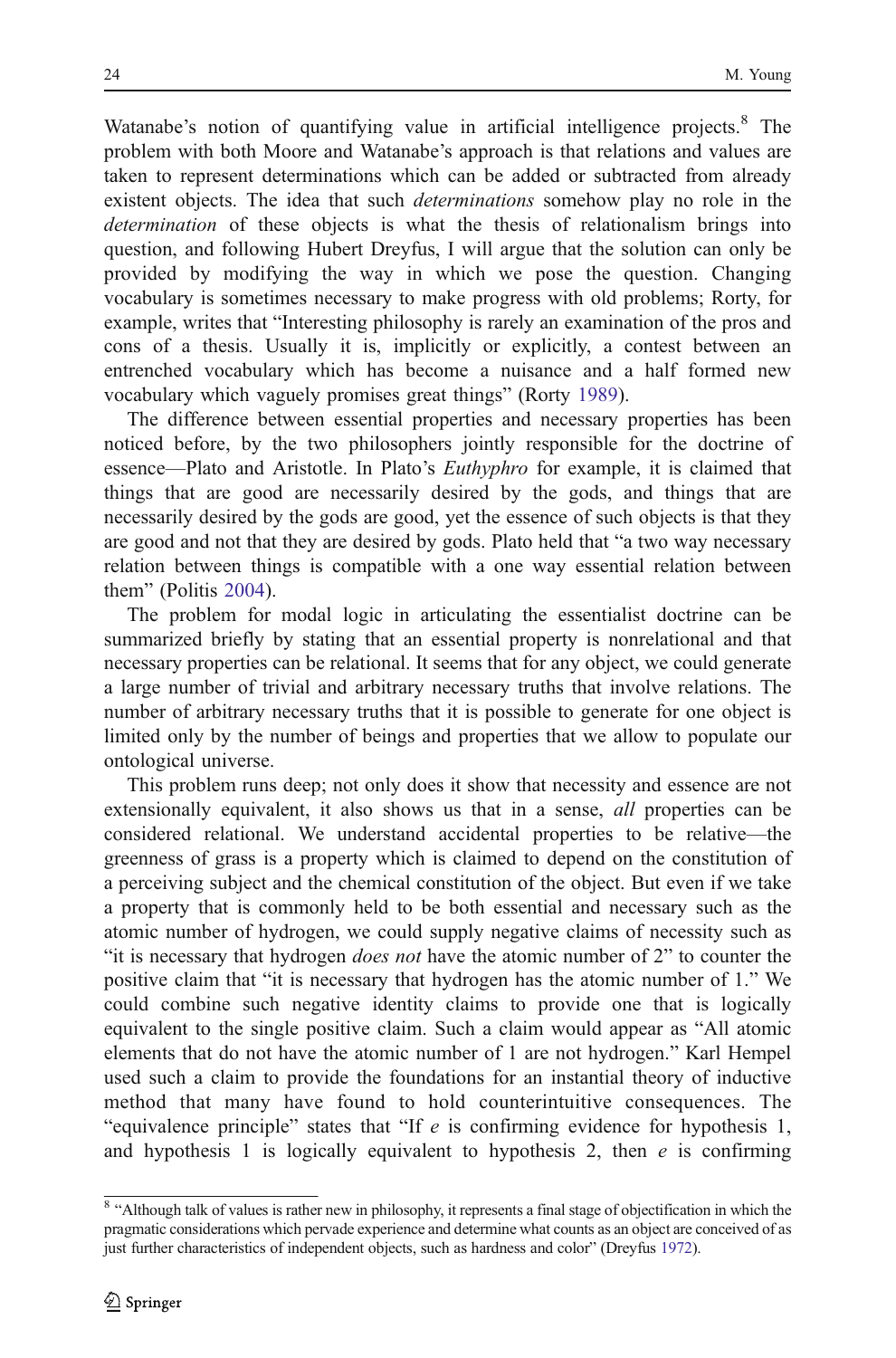evidence for hypothesis 2" (Sosa and Dancy [1993](#page-11-0)). According to this principle, a yellow banana provides evidence for the claim that all eggplants are purple. This theory has been subject to heavy criticism, most notably over the limited structure of claims that appear within it (all As are Bs) and concerning the issue of observation. However, such a theory does bring the notion of nonrelational properties into question. For if our investigations into the identity of an object depend to some extent on evidence instantiated in other objects, must we not allow that identity itself is relational? Without the existence of a plethora of different atomic elements, each with different atomic numbers, hydrogen could not be said to possess a property of having a single proton. And this is not because perceiving subjects could not notice such a property, but because as Hegel claimed, a property is constituted by its differentiation from a totality. A property that everything possesses and nothing can lose does not seem like a property at all; following Kant, we could claim that "existence is not a predicate." This casts doubt on the possibility of considering properties in isolation and encourages us to understand all properties as relying on relations to other properties for their determination.

But there is another problem with the instantial model of induction that Hempel advocated, and one that bears uncanny similarity to Fine's criticism of equating essence to necessity. For a yellow banana not only provides evidence that all eggplants are purple, but also that all eggplants are *white*. It seems that this model of induction allows an instance of *anything* to stand as evidence for a claim of nearly anything. Hempel's inductive method faces the same problem that modal logic faces with the essentialist doctrine; both seem unable to restrict their results in a way that corresponds to our intuitions. The notion of background information that we use to restrict our inductive investigations has been proposed as a solution for Hempel's instantial theory; it is this information that determines the relevance of evidential instances to a particular hypotheses. Reflecting on the difficulties modal logic faces in articulating essentialism, Kit Fine also notes that what is required is a condition of relevance, but notes that such an addition would provide no solution because "it is hard to see how the required notion of relevance could be understood without already presupposing the concept of essence in question," concluding that "there is nothing in the 'logic' of essence to justify an asymmetric judgment of relevance" (Fine [1994](#page-11-0)).

The notion of relevance occupies a crucial position in theories of identity, and can be construed in different ways. Undoubtedly, Fine regards relevance in the above passages as pertaining to a notion of absolute identity such that would occur within a realist ontology. For example, within Locke's framework of primary and secondary qualities, we could anticipate a claim that quantifiable properties such as length are more relevant to the identity of an object than sensible properties such as color.

It seems that the notion of relevance bears more than a striking similarity to the notion of essence. Only a proportion of properties can be relevant to the identity of an entity, if we take all properties to be relevant the meaning of the notion collapses. Indeed, properties we take to be essential are therefore relevant, and properties are relevant because they are essential. Relevance in the sense that Fine applies the term is therefore extensionally equivalent to essence.

The notion of relevance has also proved to be the stumbling block for classical artificial intelligence projects founded upon propositional representations of the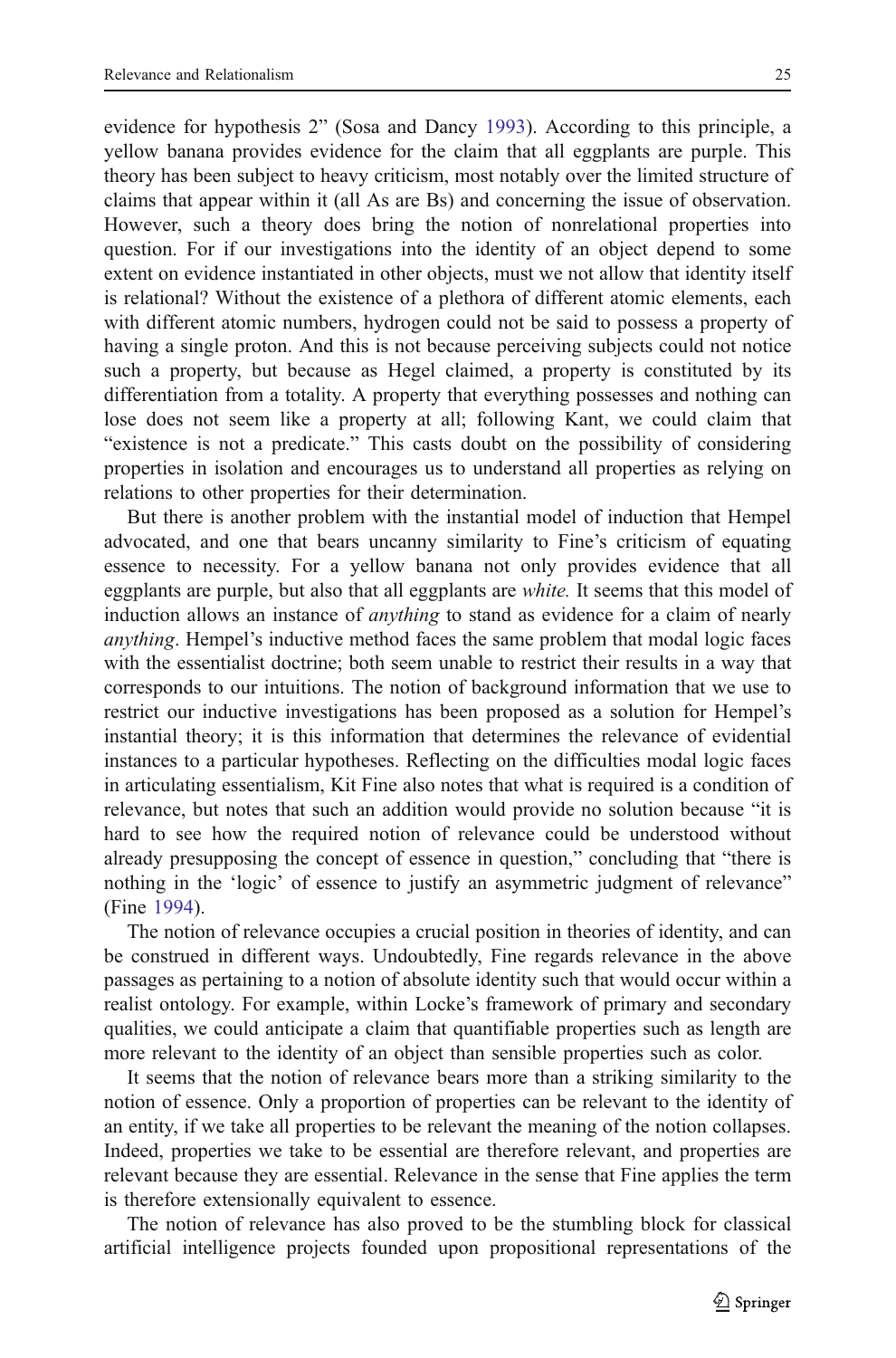external world. The intractability of the "frame problem" highlights how the failure to add structures of relevance to already formed symbolic maps of the world in the effort to facilitate pattern recognition represents a theoretical problem and not merely a limit posed by the current state of technology. Dreyfus draws attention to the fact that for a program to recognize something as an eye, it must have already recognized the context as a face, and that "if each context can be recognized only in terms of features selected as relevant and interpreted in terms of a broader context, the AI worker is faced with a regress of contexts" Dreyfus [\(1972](#page-11-0)). The "frame problem" displays how relevance cannot be formalized and, in doing so, highlights the thesis of this paper—that relevance permeates our world at a fundamental level and therefore resists abstraction.

Relevance can be construed in a number of different ways depending on the goals that we employ in seeking to classify an object. It is relevance that forms a bond between subjects and objects, a relation that I will argue no satisfactory account of identity can do without. It is this idea that I will explore in the next section, marking our departure from Kit Fine and turning our attention toward the notion of natural and artificial kinds.

#### 3 Relevance and Relativity in the Metaphysics of Identity

Imagine a man whose job is to wade through garbage heaps and group together objects that weighed over 50 g and objects that weighed under 50 g. Like any normal garbage heap, there exists a huge variety of objects, from cans to empty potato chip bags, and consequently, each group of objects comes to include objects of different materials, weights, and volumes. Eventually, for ease of communication when explaining to his employer which pile was which, both came to refer to the two classes of objects as the "over 50s" and the "under 50s," respectively.

Following the tradition of distinguishing between primary and secondary qualities, we could claim that the weight of objects is the primary quality of these two classes of objects, and is not related to us in any way. We could claim that this is an unproblematic example of a nonrelational property (or a self-relational property as Aristotle asserted as fundamental to his conception of essence); the weight of the objects would have been the same regardless of whether they had been weighed and classified. Although I believe that modern physics has presented serious challenges to the notion of primary properties,  $9<sup>9</sup>$  I am going to allow for the sake of argument that such properties could exist, in order to illustrate that the relationships between subject and object must be included in any satisfactory account of metaphysical identity.

So, when questioned about the identity of the two classes of objects, the man may be inclined to say that "possessing a weight greater than 50  $g$ " is an essential quality for the over 50s, whereas the material of which each object is constituted (plastic, metal, etc.) is merely an accidental property.

 $9$  While the incompatibility of Quantum Mechanics and Relativity theory bewilders those who work towards a grand unification, the challenge that these two theories pose to the present discussion is curiously similar: how can we include frames of reference in our descriptions of an *independent* world?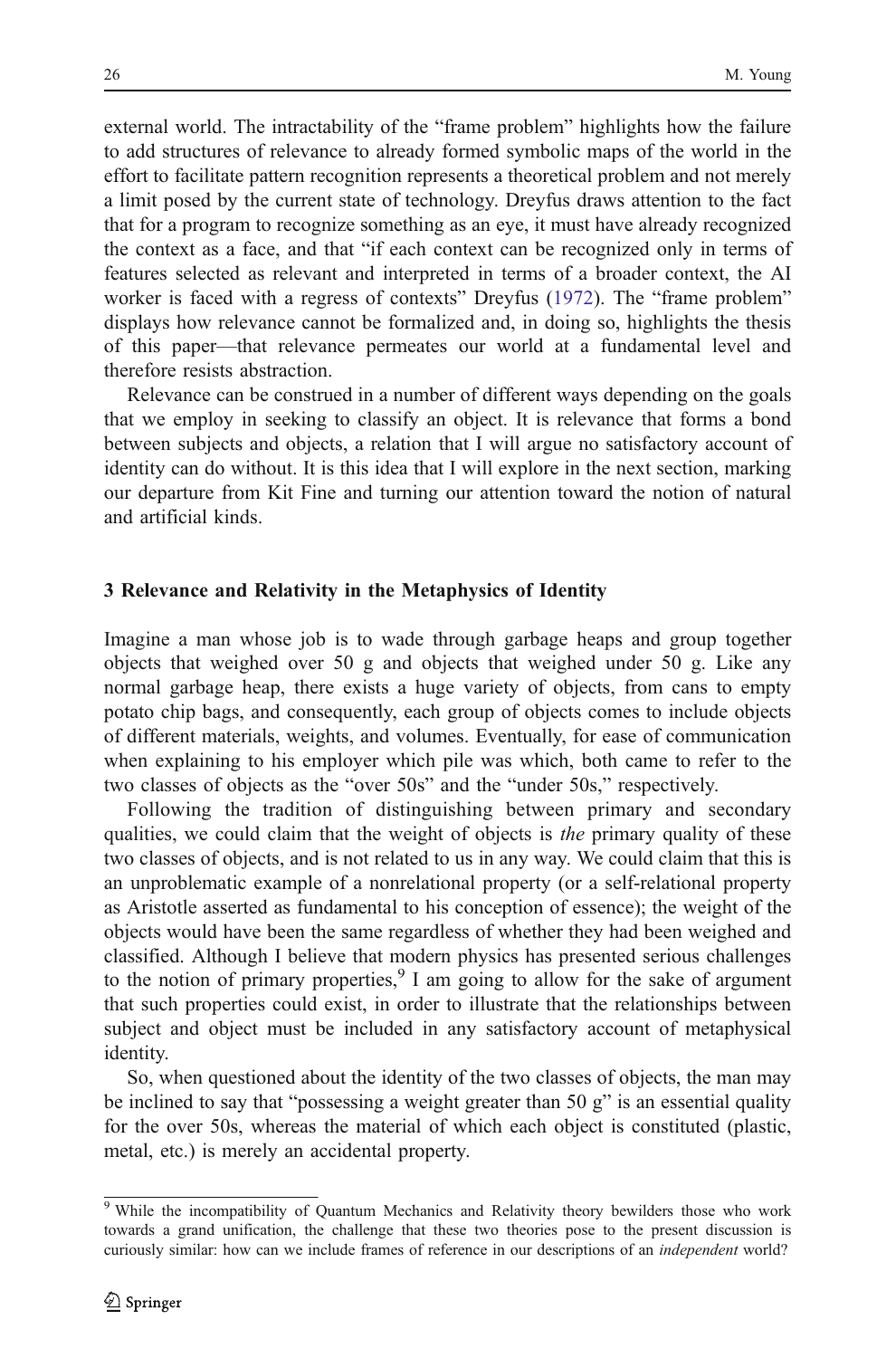What are we then to say about the class of "under 50s"? Does it represent a natural or an artificial kind? The criterion of identity for this class of objects is weight, a measurable quality commonly taken to be nonrelational. However, the act of classification itself is related to the owner of the garbage heap, and his desire to implement a certain system. His selection of certain properties, and not others, reflects our intuition that in this case, identity is theory-relative.

The intuitive response here I think is that "under 50s" is an artificial kind, because the existence of this class depends on the goal-directed activity of people, even though the property, which determines class membership, can be assumed not to depend on human interaction. Yet, adopting this view creates problems for the notion of natural kinds. For classification itself is a goal-directed activity and involves the adoption of a particular intensional stance toward an object. It is the intensional stance, necessary to all acts of classification that form a relationship between observer and object, and renders the notion of nonrelational properties extremely problematic.

Now, it could be replied that obviously, all objects in the world stand in certain relations, and that the properties of objects also stand in relations to observers. Yet, concerning the weight of an object, the intensional relationship that this property forms with observers constitutes nothing of the character of the property. We could say that our perceptual relation with the weight of an object is accidental. But by shifting the division of relations into accidental and essential from the level of object to properties provides no remedy to the problems inherent in an empiricist account of essence, for we cannot help but become embroiled in an infinite regress of divisions, shifting deeper into experience but never grasping that which we seek.

One might wonder how a nonrelational property could become a criterion for an essentialist definition of identity within empiricism in the first place. A strictly empiricist conception of identity prohibits *in its methodology alone* the existence of true nonrelational properties, because any property always stands in some relation to observers. We could say that true nonrelational properties died when Robert Boyle espoused the empirical restraint which would become a cornerstone of the scientific revolution—that "the essence of a thing *must* be selected from among its sensible attributes" (Kultgen [1956](#page-11-0)). In effect, what Boyle demanded was that we select nonrelational properties from relational properties, and we need not be established logicians to appreciate the futility of this notion.

That all acts of classification must occur within some intensional framework is an idea that has found expression in both the continental and analytic tradition during the twentieth century; Kant's notion of apperception and Heidegger's claim that "The 'as' makes up the structure of the explicitness of something which is understood" (Heidegger [1962\)](#page-11-0) complement the same notion expressed in Rorty's denial of the existence of a "skyhook." The increased popularity of such arguments in modern philosophy explains the disappearance of claims of "presuppositionless" methods in both continental and analytic philosophy. And neither can we claim that the nature of the goals which direct our enquiry can help us to demarcate the difference between natural and artificial kinds, for as both Rorty and Heidegger claim that there is no "natural" frame of enquiry or set of goals with which we could support such a claim. To see the way in which classification is an active goal-directed enterprise, let us consider water. Perhaps due to Putnam's "twin earth" thought experiment which he wielded in defense of natural kind essentialism, water is often thought to be a good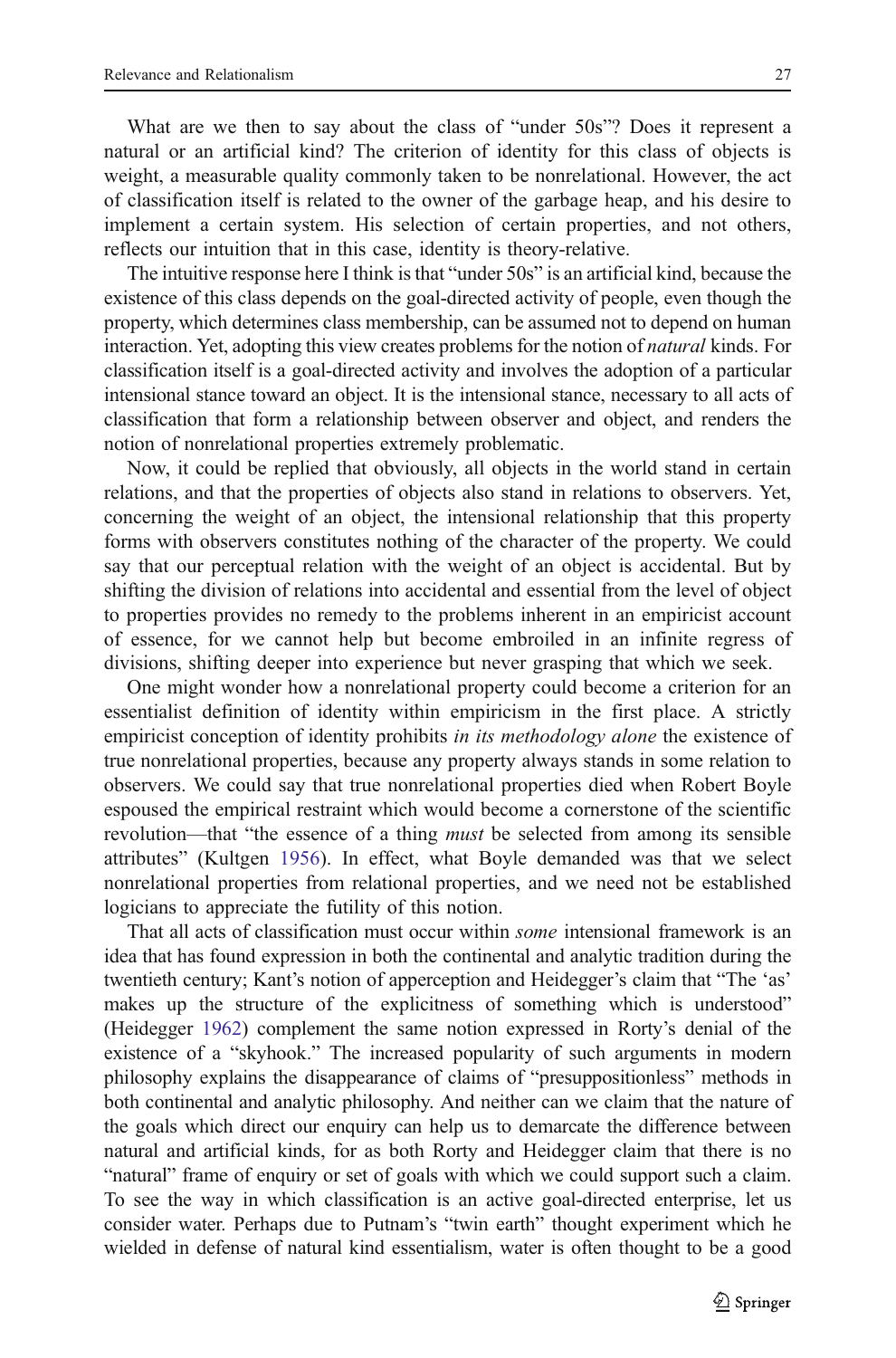candidate for natural kinds in philosophical debates concerning essentialism. However, water is far more complex than some would like to allow. Water  $(H<sub>2</sub>O)$ and heavy water  $(D<sub>2</sub>O)$  represent water molecules containing two different isotopes of hydrogen. Isotopes of an element all contain the same number if protons and electrons, yet differ in the number of neutrons and also therefore atomic mass. Concerning properties, however, water and heavy water are the same molecule in terms of solubility, but different in terms of boiling points (where atomic weight is the relevant factor). Such cases suggest that what counts as an intrinsic or primary quality of an object depends upon exactly what behavior we are seeking to investigate.<sup>10</sup> Yet, the notion of relevance to our interests holds no place within a doctrine of essences, which seeks to insulate part of reality from the effects of observers.

The notion of natural kinds finds articulation within a framework that separates subject from object. It assumes the possibility of passively receiving information about the world with which we can establish claims about the nature of an object which is not related to our classificatory actions. It is therefore understood that activity on the part of the subject compromises our claims to objective knowledge, because such knowledge is defined precisely by its independence from all perceiving subjects. We find ourselves then in a curious situation: seeking to actively characterize the nature of external reality while remaining as passive as possible throughout the process.<sup>11</sup> The full significance of this problem is revealed in historical accounts of the development of quantum mechanics. In investigating the behavior of subatomic particles, physicists in the early part of the twentieth century encountered a problem that exposed a fundamental flaw in the notion of an "external" world. Put simply, the smallest possible instrument (a photon) with which we could use to gather information of certain subatomic particles would disturb them in such a way as to make it impossible to collect the data. The act of measurement could no longer be perceived as a passive reception of information, the instrument no longer understood to be a mere extension of our sensory capacities, even the boundaries between subject and object were called into question. Ken Wilbur states that "objective measurement and verification could no longer be the mark of absolute reality, because the measured object could never be completely separated from the measuring subject—the measured and the measurer, the verified and the verifier, at this level are one and the same" (Wilber [1977\)](#page-11-0).

The contradictory element underlying our claim that it is possible to gain knowledge of an "external" reality is implicit in Carnap's Empiricism, Semantics and Ontology in which he asserts that our claims to knowledge are only meaningful if posed within a certain linguistic framework. Carnap claims that "To be real in the scientific sense means to be an element of the system; hence this concept cannot be meaningfully applied to the system itself" (Carnap [1966](#page-11-0)). Claims to knowledge of a world independent of us are analogous to such external questions, and not only are they meaningless, but also downright contradictory.

<sup>&</sup>lt;sup>10</sup> The decision concerning whether or not to regard isotopes as elements was subject to much debate within the scientific community. Despite the ruling that isotopes are to be considered as forms of the elements of which they share the same number of protons, the controversy continues to this day.<br><sup>11</sup> Hegel noted this peculiarity in *Phenomenology of Spirit* forming from it a point of criticism of the form

of consciousness of sense perception—"In apprehending it, we must refrain from trying to comprehend it" Krasnoff [\(2008\)](#page-11-0).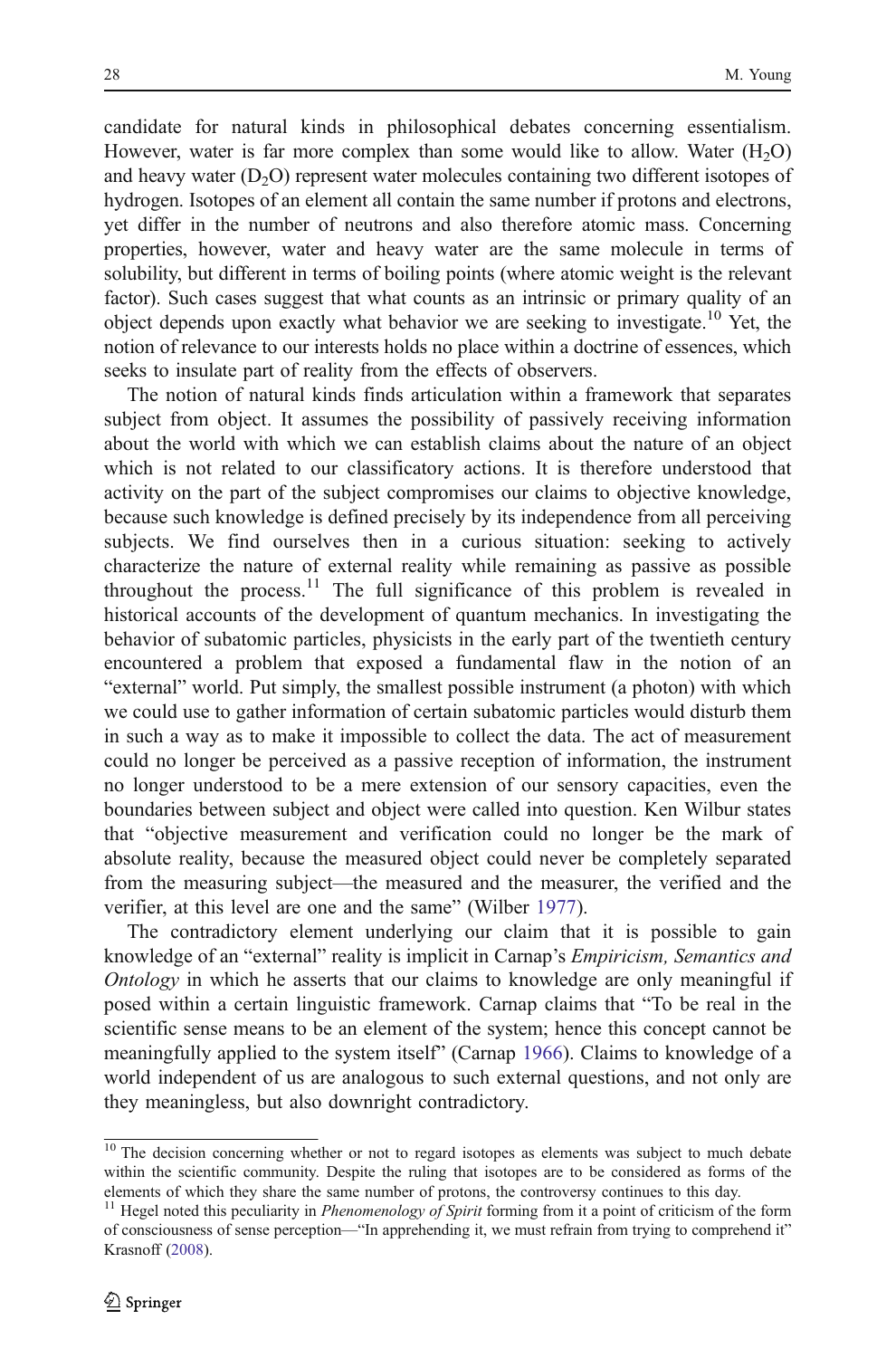The relation between objects and the classificatory activity of subjects was formalized in the work of English philosopher and logician Peter Geach, who advocated a logic of identity that rejected the notion of absolute identity. It is interesting to note that Geach shares his motivation in proposing such an account with centuries of scholastic philosophy before him, to explain the paradoxical nature of identity in the holy trinity. Such a concern led Geach to propose that the claim that "x is identical with y" is "an incomplete expression; it is short for 'x is the same A as  $v'$  where 'A' represents some count noun understood from the context of utterance" (Geach [1967](#page-11-0)). Geach argues that our ontology is related in a fundamental way to our ideology, and an identity theory based on either identity predicates or quantification must allow for this relativism. Geach is concerned to show that different theories construe identity in different ways according to the particular kinds of predicates they employ, and that we risk Meinongian exponential growth of our ontology if we continue to voice a commitment to a notion of absolute identity. Quine's solution of an interpretation of quantifiers that yields absolute identity by preserving truth conditions between the same proposition interpreted in different theories is admitted by Geach to work, but is rejected on the grounds that it does not grant our ideologies the appropriate flexibility without drastically altering our ontology. By relinquishing the notion of absolute identity, Geach argues, we create distance between ontology and ideology, granting the latter the flexibility we require it to have. In considering the overgrown jungle that our ontology could become, Geach remarks "We surely need Ockhams razor to cut through this tangle; and it is not too hard to see where to make the cut. We reject absolute identity, but admit as many as we need of two place predicables of the form '- is the same A as -' where 'A' is some count noun."<sup>12</sup> Such an argument claims that the relation between theory and identity is not to be ignored, and if we understand theory in terms of human activity as Rorty would suggest,  $13$  the notion of a world that is truly independent of us is no longer feasible.

I believe the notion of nonrelational properties which underlies the essentialist doctrine to be an anachronism, a remnant of an outdated system of thought that has somehow remained unnoticed like a stowaway in the bowels of a ship. Within a teleological cosmology, a notion of identity that is truly independent of us and its environment is unproblematic, because it has been bestowed upon objects in terms of form and purpose. As far as I know, there are no philosophical debates concerning the "true" identity of can openers and television sets. Asking for "absolute identity" in a secular framework is tantamount to posing a teleological question from outside Carnap's teleological framework.

But should we sympathize with Aristotle, in regarding the notion of natural kinds to possess not only explanatory value but *utility* too?<sup>14</sup>

 $\frac{12}{12}$  Ibid p. 10<br><sup>13</sup> Rorty puts it succinctly in claiming that "we should think of language not as naming a thing with an intrinsic nature of its own, but as a way of abbreviating the kinds of complicated interactions with the rest of the universe that are unique to the higher anthropods." From (Rorty [1999](#page-11-0))

<sup>&</sup>lt;sup>14</sup> Aristotle seemed to contradict himself on this point, for he argued that essentialism is necessary for thought and language to function, but at the same time maintained that episteme (the mode of explanatory knowledge of which natural kinds belong) is characterized as knowledge for the sake of leisurely contemplation. Goal directed activity belongs more to *techne*, which was held by Aristotle to be inferior to episteme.